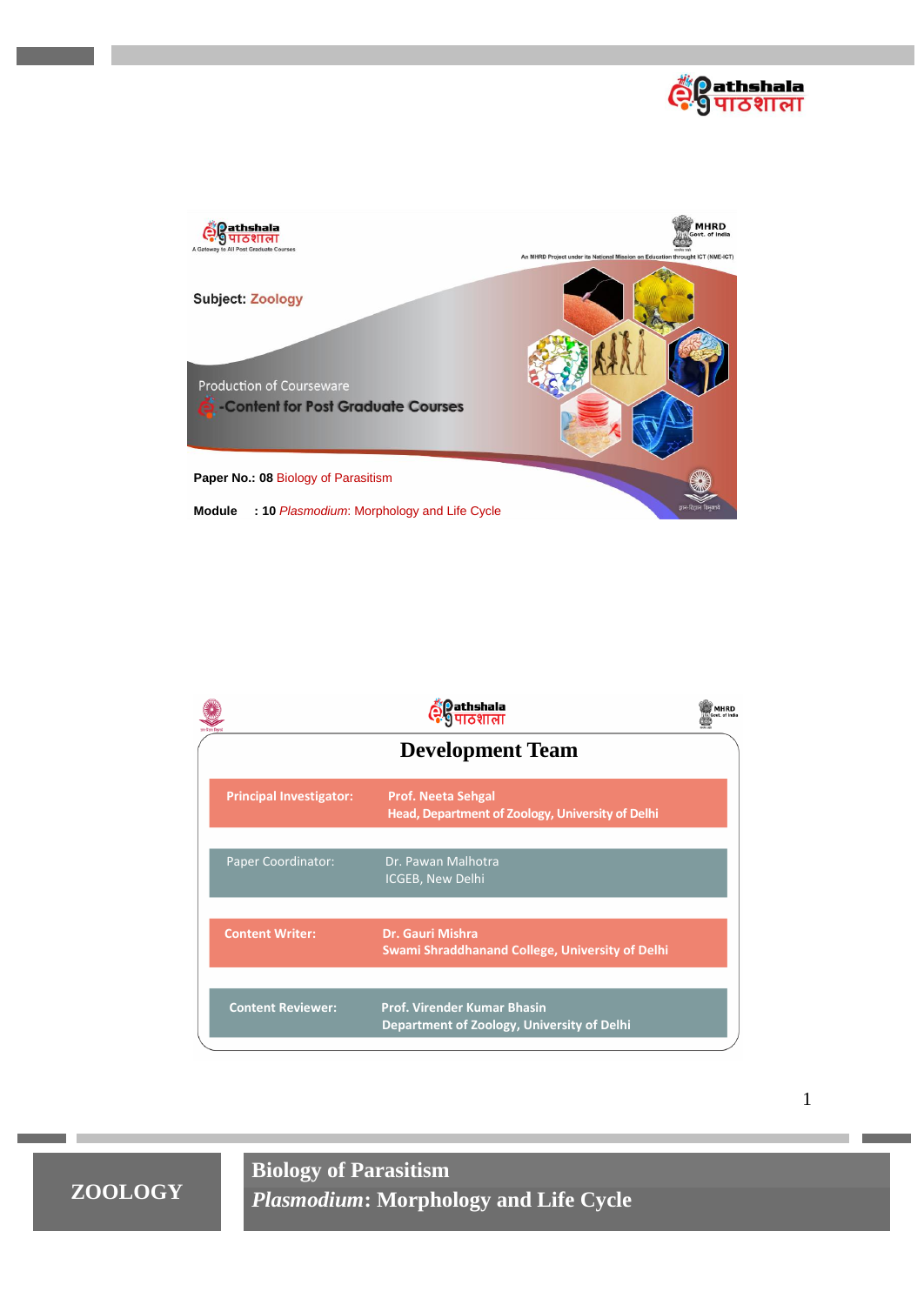

| <b>Description of Module</b> |                                                                |  |  |  |
|------------------------------|----------------------------------------------------------------|--|--|--|
| <b>Subject Name</b>          | <b>ZOOLOGY</b>                                                 |  |  |  |
| <b>Paper Name</b>            | <b>Biology of Parasitism</b>                                   |  |  |  |
| <b>Module Name/Title</b>     | <i>Plasmodium:</i> Morphology and Life Cycle                   |  |  |  |
| <b>Module Id</b>             | 10; Morphology and Life Cycle                                  |  |  |  |
| <b>Keywords</b>              | <i>Plasmodium</i> , Infection, Species, Parasite, Erythrocytic |  |  |  |

# **Contents**

- 1. Learning Outcomes
- 2. Introduction
- 3. Spectrum of *Plasmodium* Infection
	- 3.1. Species of Malaria Parasite Afflict Human Beings
- 4. Morphology of *Plasmodium*
- 5. Life Cycle of the Malaria Parasite
	- 5.1. Exo-erythrocytic Stages of Human Malaria Parasites
	- 5.2. Erythrocytic Stages of Human Malaria Parasites
	- 5.3. Sexual Cycle in the Mosquito
- 6. Summary

2

# **ZOOLOGY**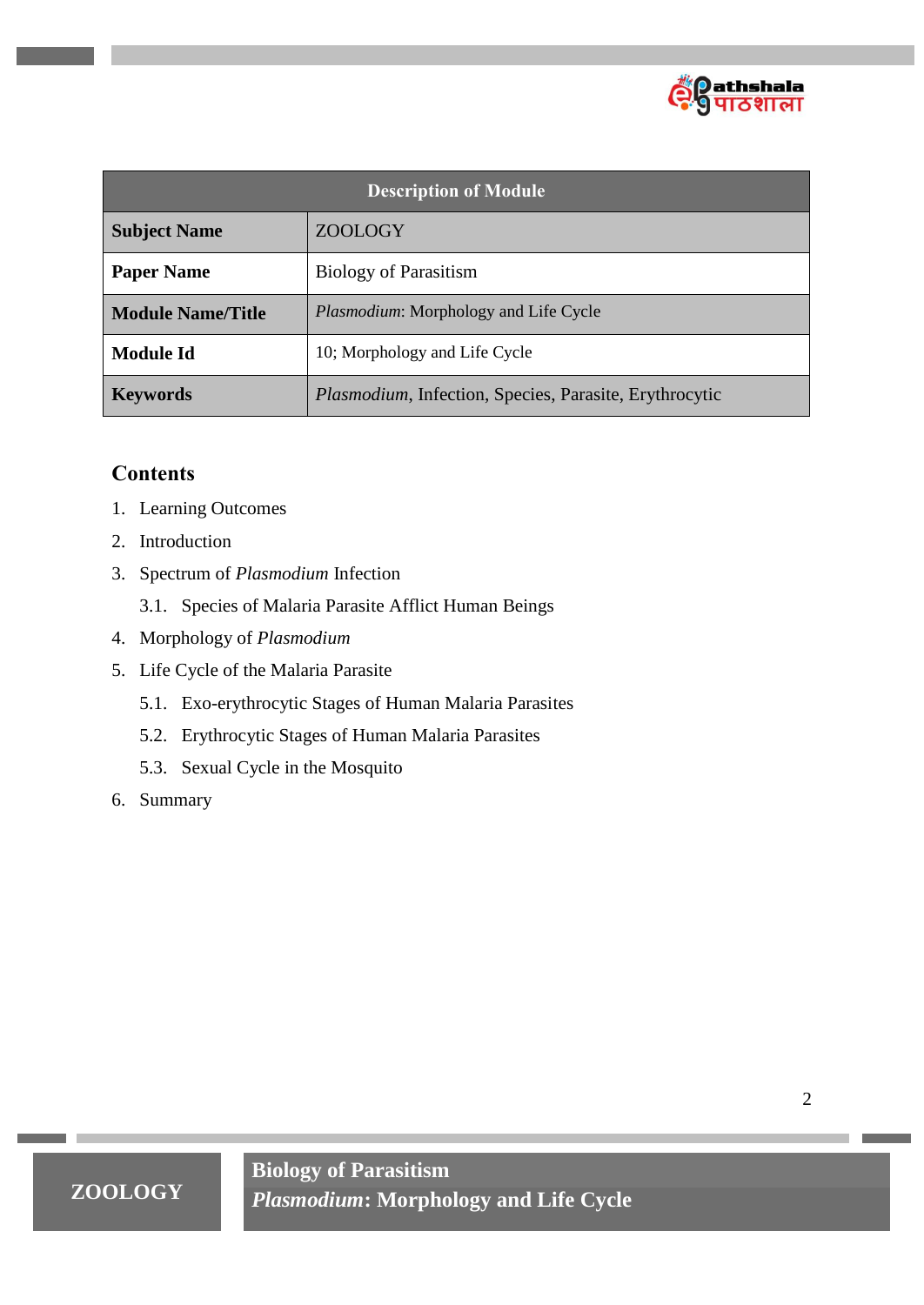

# **1. Learning Outcomes**

The module has been designed to make you understand:

- General aspect of *Plasmodium*
- Spectrum of *Plasmodium* infection
- Species of Malaria parasite afflict human beings
- Morphology of different stages
- Life Cycle of *Plasmodium*

## **2. Introduction**

*Plasmodium*, an intracellular endoparasitic protozoan which passes on to human beings by female *Anopheles* mosquito, is responsible for causing Malaria. It is commonly known as the **malaria parasite**.

Malaria is one of the most dreaded diseases of tropical countries and remains as an epidemic in more than 100 countries (Figure 1). Deadly fevers-probably malaria-have been recorded since the beginning of the written word and references can also be found in Vedic writings in India. The word "malaria" comes from the Italian *mala aria* means **"bad air".** When the term was coined, it was commonly believed that malaria was caused by breathing in bad air or gas above marsh or swamps. In 1880, French Army physician, Charles-Louis-Alphonse Laveran discovered *Plasmodium,* the causative organism for malaria and subsequently in the year of 1897, Sir Ronald Ross discovered malaria cysts in the stomach wall of *Anopheles* mosquito. For the same he was honored the Nobel Prize in 1902. In 1898, malaria transmission through the mosquito was established by an Italian scientist Giovanni Batista Grassi. These discoveries transformed the face of malaria research.

#### **MALARIA ENDEMIC COUNTRIES**



**Figure 1: Global distribution of Malaria**

# **ZOOLOGY**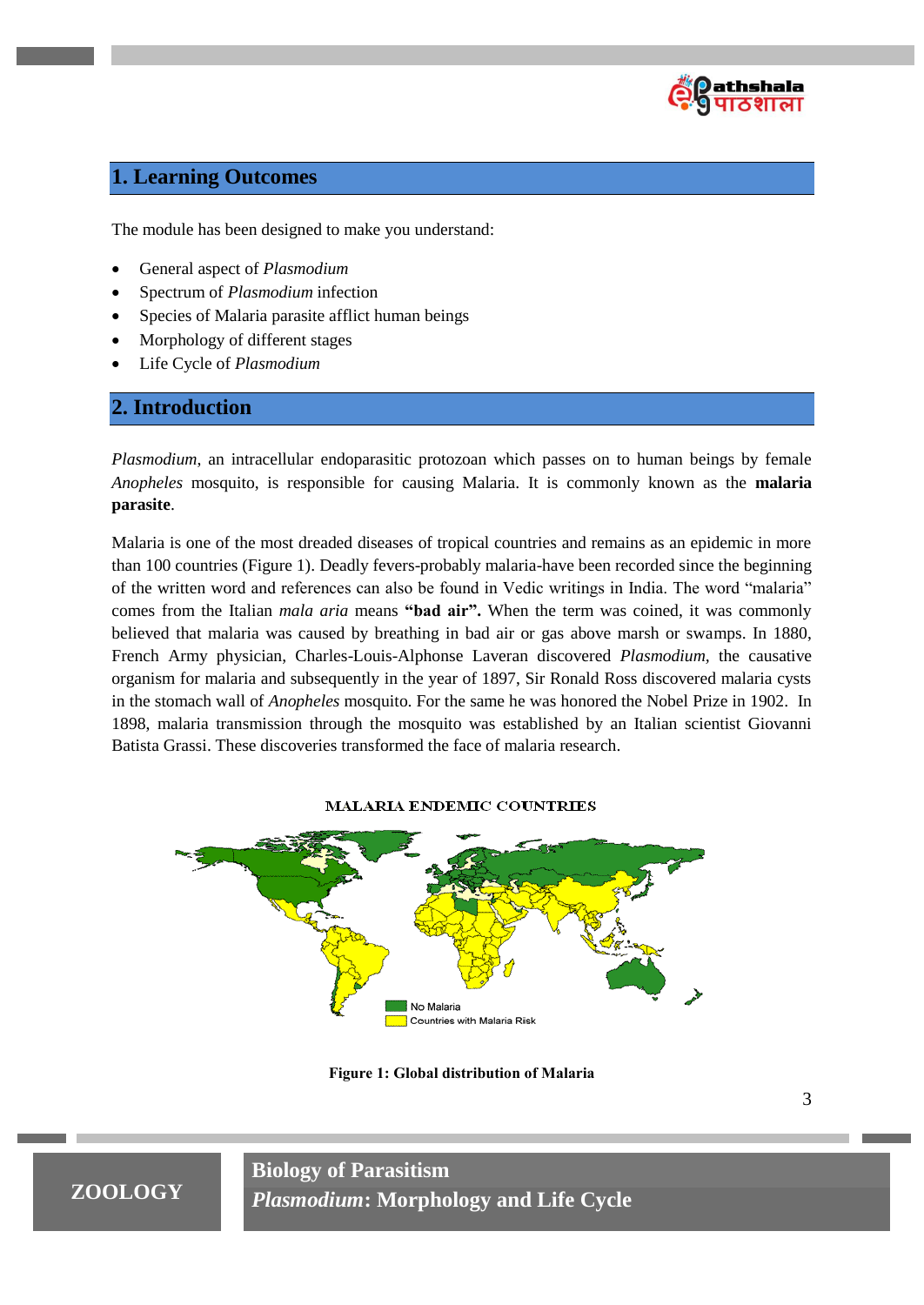

The systematic position of malaria parasite described by Mhelhorn and Walldorf (1988) is as follows:

| <b>Kingdom</b>     | Protista      |
|--------------------|---------------|
| <b>Sub Kingdom</b> | Protozoa      |
| Phylum             | Apicomplexa   |
| <b>Class</b>       | Sporozoa      |
| <b>Sub Class</b>   | Coccidia      |
| Order              | Haemosporida  |
| <b>Sub Order</b>   | Aconoidina    |
| Family             | Haemosporidae |
| Genus              | Plasmodium    |

## **3. Spectrum of** *Plasmodium* **Infection**

There are more than 120 species of *Plasmodium* which are known to infect various groups of vertebrates. Few of them are as follows:

**Human parasites:** There are four species of *Plasmodium* which are known to infect humans; *Plasmodium falciparum*, *P. vivax*, *P. ovale* and *P. malariae*. Out of four species mentioned, *P. falciparum* is the major cause of morbidity and mortality. Recently, *P. knowlesi* has also been reported to cause infection in human beings which is known to infect monkeys.

**Rodent parasites:** *P. berghei*, *P. yoelii*, *P. vinckei* and *P. chabaudi* are the four species known to infect rodents which can be differentiated on the basis of their erythrocytic cycle synchronicity and preference to infect differently aged RBCs.

**Simian parasites:** There are twenty species of *Plasmodium* which are believed to infect monkeys or apes with a range of similar biological characteristic to that of human malaria parasites. *e.g. P.cynomolgi, P. fragile, P. fieldi, P. hylobati, P. simiovale* etc.

**Avian parasites:** *P. gallinaceum*, *P. lophurae*, *P. elongatum*, *P. relictum* and *P. fallax* are the most common avian malarial parasites. These species differ from the mammalian parasites in having different site of pre-erythrocytic schizogony. The site of pre-erythrocytic schizogony in avian parasites is mesoderm while in mammals it is liver parenchyma.

**Reptilian parasites:** *P. wenyoni* is the only species which infects the snakes. Malaria parasites are very common in lizards while absent in crocodiles.

### *3.1. Species of Malaria Parasite Afflict Human Beings*

Various species of *Plasmodium* infect humans to produce different symptoms and periodicity which are as follows:

# **ZOOLOGY**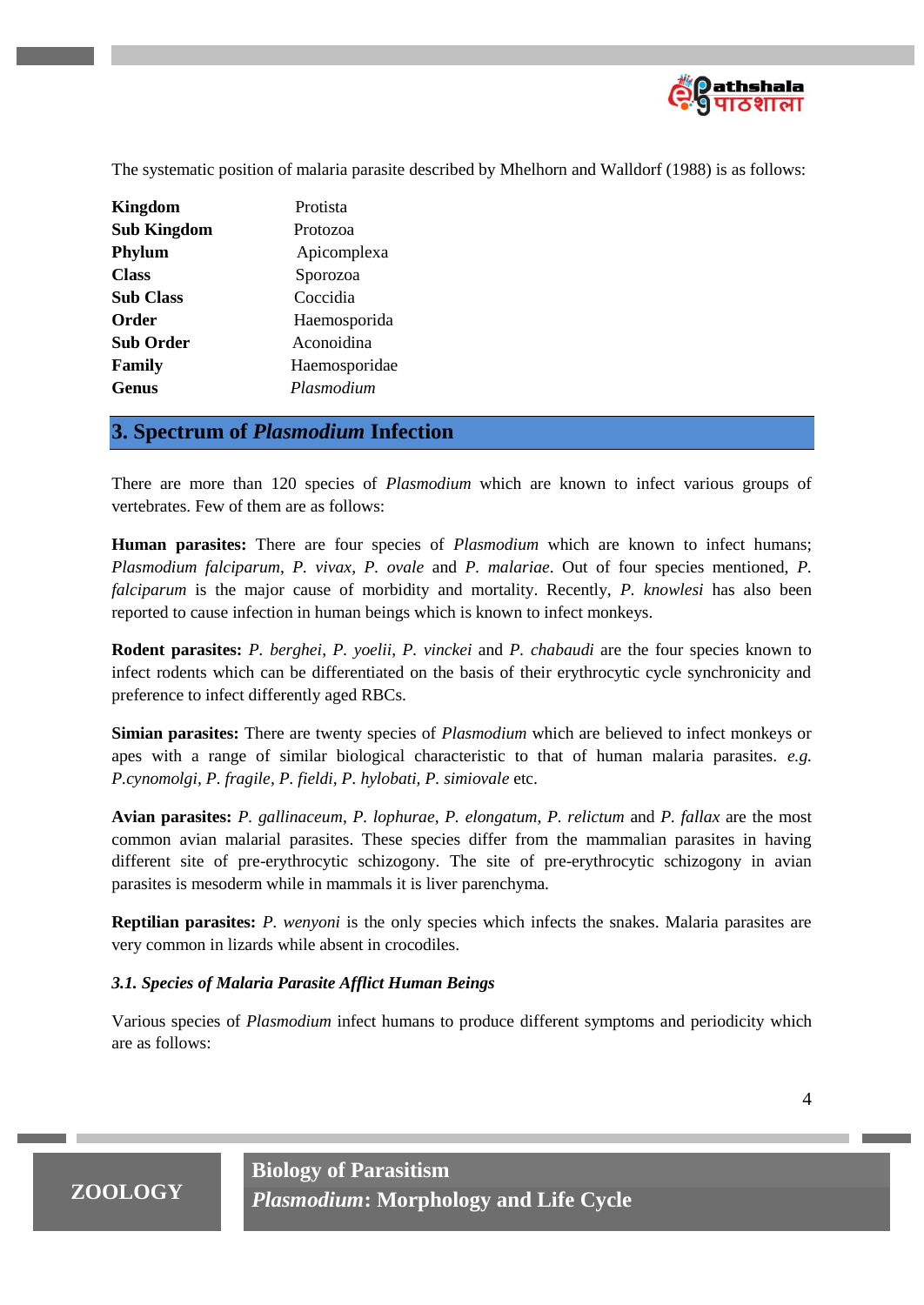

### *Plasmodium vivax*

*P. vivax* causes benign tertiary malaria. Primarily, the symptom includes headache, nausea, anorexia and vomiting. Other symptoms include perspiration, shivers and very high temperature.

### *Plasmodium ovale*

*P. ovale* causes ovale malaria. The symptoms are comparable to benign tertiary malaria. If left untreated, it can last for about one year.

### *Plasmodium malariae*

*P. malariae* causes quaternary malaria. The bouts of temperature are of 72 hour periodicity. The symptoms are much similar to benign tertiary malaria. Untreated cases can last about 20 years.

## *Plasmodium falciparum*

*P. falciparum* causes malignant tertiary malaria which is the lethal form of malaria. Symptoms are similar to flu with daily shivers, temperature, intense nausea, vomiting and diarrhoea. Crises reappear every 36 to 48 hours. In this, brain is more frequently affected. The unique property of causing agent is sequestration with endothelial wall of capillaries causing brain haemorrhage. This eventually leads to either coma or death of the infected individual. Renal lesions are found in infected individuals. Because of vomiting and diarrhoea liver is also affected which causes rapid dehydration.

## **4. Morphology of** *Plasmodium*

The blood-stages of human *Plasmodium* species exhibit different morphology and modification in the host erythrocyte. These differences can be used to distinguish the four species (Table 1).

*P. falciparum* blood stages are characterized by the presence of slightly smaller and numerous ring stages than the other species. Erythrocytes having multiple infections are seen more often in *P. falciparum* than in the other species. Distinct crescent-shaped gametocytes of *P. falciparum* appear late in the infection.

*P. vivax* with enlarged infected erythrocytes and granules 'Schüffner's dots', over the erythrocyte cytoplasm, manifests at caveola-vesicle complexes that form on the erythrocyte membrane. The trophozoite of *P. vivax* has an ameboid appearance. The schizonts can have more than 20 merozoites.

*P. ovale* also exhibits Schüffner's dots with an enlarged erythrocyte. It is difficult to distinguish the infection from *P. vivax*. In general, *P. ovale* is a more compact parasite than *P. vivax*. This insistence is most evident in the growing trophozite stage. Merozoites are fewer per schizont. Elongated host erythrocytes are found in case of *P. ovale*.

# **ZOOLOGY**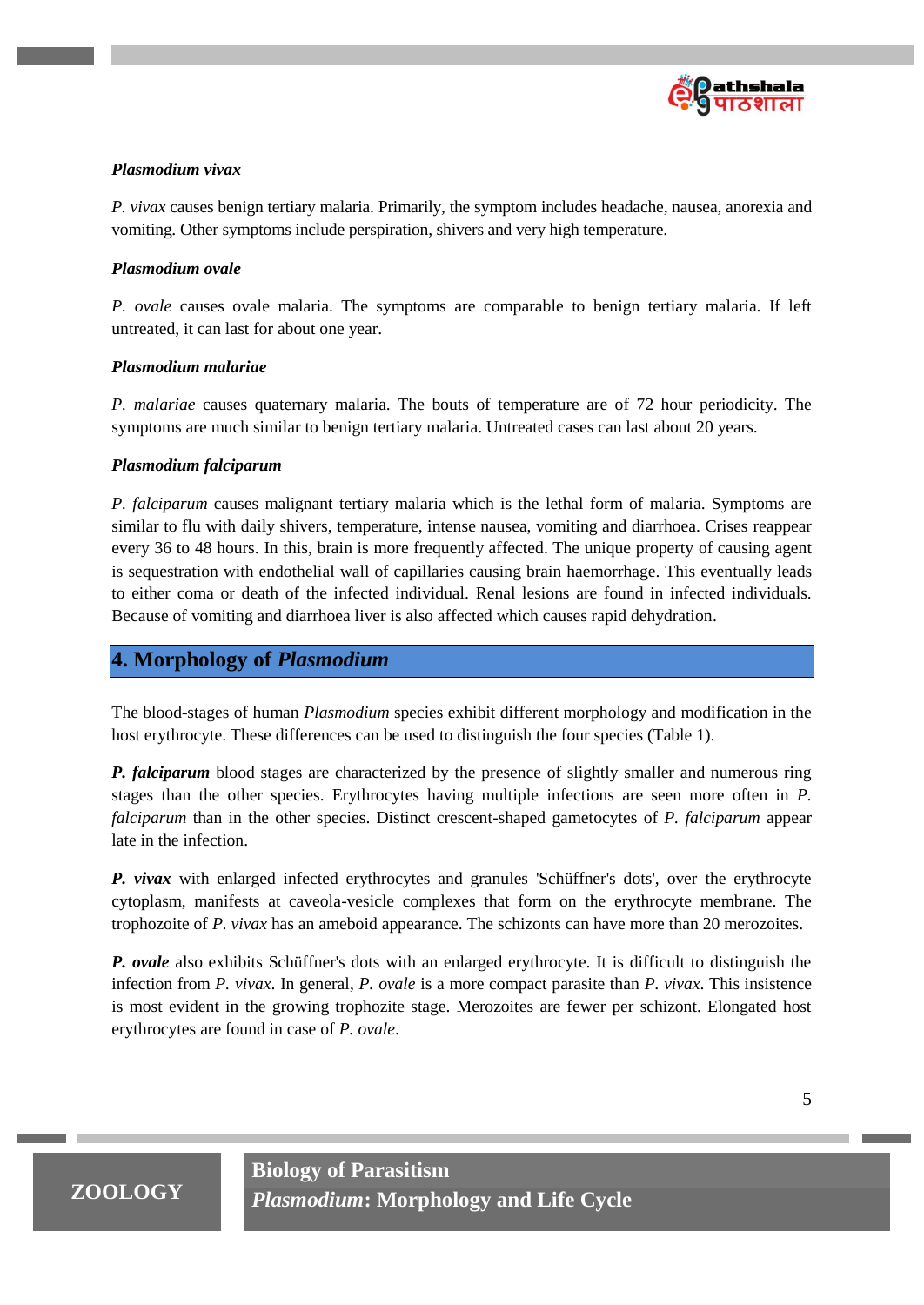

*P. malariae* exhibit compact stages and does not modify the host erythrocyte except few elongated trophozoites which stretch across the erythrocyte to form a band like structure. Schizonts will typically have 8-10 merozoites, often arranged in a rosette pattern, with a clump of pigment in the center.

A comparative account of various stages (Table 1) and the diagrammatic figures (Table 2) clearly represents the disparity in the morphological appearance of the four *Plasmodium* species.

| <b>Species</b>                         | P. falciparum                                                                                             | $P.$ vivax                                                               | P. malariae                                                                   |                                         | P. ovale                                                      |  |
|----------------------------------------|-----------------------------------------------------------------------------------------------------------|--------------------------------------------------------------------------|-------------------------------------------------------------------------------|-----------------------------------------|---------------------------------------------------------------|--|
| <b>Host Cell</b>                       |                                                                                                           |                                                                          |                                                                               |                                         |                                                               |  |
| <b>Size</b>                            | Not enlarged<br>Enlarged<br>Not enlarged                                                                  |                                                                          |                                                                               | Enlarged                                |                                                               |  |
| <b>Shape</b>                           | Round                                                                                                     | Round or oval                                                            | Round                                                                         |                                         | Round or oval,                                                |  |
| Color                                  | Normal &<br>may turn dark                                                                                 | Pale                                                                     | Normal                                                                        |                                         | Normal                                                        |  |
| <b>Stippling</b>                       | Small red dots<br>few tiny dots<br>Large red spots<br>Maurer's dots<br>Schüffner's dots<br>Ziemann's dots |                                                                          |                                                                               | Numerous small red dots<br>James's dots |                                                               |  |
| <b>Pigment</b>                         | Usually black or<br>dark brown                                                                            | Golden brown<br>granules                                                 | Black or brown<br>coarse granules                                             |                                         | As of P. malariae                                             |  |
| <b>Parasite</b>                        |                                                                                                           |                                                                          |                                                                               |                                         |                                                               |  |
| <b>General features</b>                | Small, compact<br>dark, staining<br>parasite. Multiple<br>infections of<br>single RBC                     | Large light<br>staining amoeboid<br>parasite.<br>Many trophozoites       | Regular shape<br>Strong tendency to<br>form a band across<br>the infected RBC |                                         | Regular shape.<br>Size in between P. vivax and<br>P. malariae |  |
| <b>Common Stages</b><br>found in smear | Only rings and<br>gametocytes                                                                             | Trophozoites,<br>Schizonts,<br>Gametocytes                               | As in $P.$ vivax                                                              |                                         | As in $P.$ vivax                                              |  |
| <b>Ring stage</b>                      | Delicate, small,<br>1.5 µm Double<br>chromatin and<br>multiple rings<br>common.                           | Large $2.5 \mu m$ ,<br>usually single.<br>Prominent thicker<br>chromatin | Similar to $P.$ vivax<br>Similar to $P.$ vivax, but compact<br>but thicker    |                                         |                                                               |  |
| Trophozoite                            | Compact, small,<br>vacuole<br>inconspicuous,<br>seldom seen in<br>smear                                   | Large, irregular<br>vacuole prominent<br>Chromatin as dots<br>or threads | Characteristic<br>band form,<br>vacuole<br>inconspicuous                      |                                         | Compact rough pigment, large<br>irregular clumps of chromatin |  |
| <b>Schizont</b>                        | Small, compact<br>rarely seen in                                                                          | Large, filling the<br>Nearly fills RBC,<br>RBC, segmented,<br>segmented, |                                                                               |                                         | Fills three fourth of RBC,<br>segmented, pigment dark yellow  |  |

#### **Table 1: Characteristics of** *Plasmodium* **parasites**

6

**ZOOLOGY**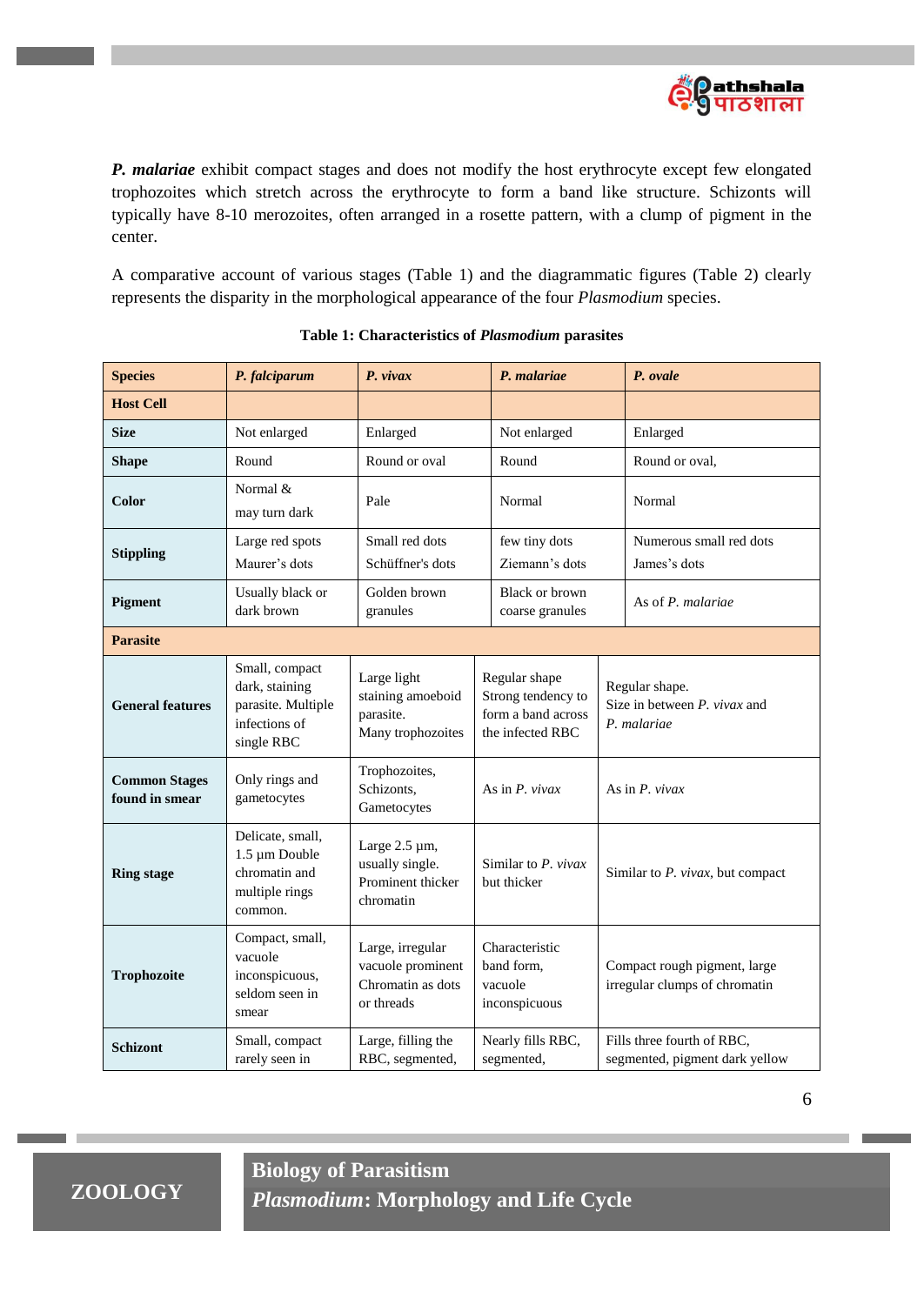

|                      | blood smear                                                                                                                 | yellow brown<br>pigment                                                                                | pigment is dark<br><b>brown</b>                                                                                                                          | brown                                                                                                                                |
|----------------------|-----------------------------------------------------------------------------------------------------------------------------|--------------------------------------------------------------------------------------------------------|----------------------------------------------------------------------------------------------------------------------------------------------------------|--------------------------------------------------------------------------------------------------------------------------------------|
| Micro-<br>gametocyte | Larger than RBC,<br>kidney shaped<br>with blunt round<br>ends, cytoplasm<br>reddish blue, many<br>fine granules in<br>smear | Fills enlarged<br>RBC, round or<br>oval, compact<br>cytoplasm, pale<br>blue, profuse<br>brown granules | Smaller than RBC,<br>very few in<br>peripheral blood<br>film, round<br>compact. Pale blue<br>cytoplasm.<br>Pigment and<br>chromatin as in $P$ .<br>vivax | Same of RBC, round, compact very<br>few in peripheral blood film,<br>cytoplasm pale blue, chromatin and<br>pigment as in $P$ . vivax |
| Macro-<br>gametocyte | Slender, nucleus<br>small, compact,<br>pigment granules<br>closely aggregated                                               | Large, loose and<br>ill-defined mass of<br>chromatin and<br>smaller mass                               | Same as <i>P.vivax</i> ,<br>low numbers<br>appear after $12-14$<br>days.                                                                                 | Same as <i>P.vivax</i> , low numbers<br>appear after $12-14$ days.                                                                   |

## **Table 2: Diagrammatic illustration of the morphology of the different stages of the** *Plasmodium sps.* **life cycle in thin blood films**

| Species<br><b>Stages</b>  | P.falciparum | P.ovale | P.malariae | P.vivax |
|---------------------------|--------------|---------|------------|---------|
| Early<br>Trophozoite      |              |         |            |         |
| Developing<br>Trophozoite |              |         |            |         |
| Mature<br>Schizont        |              |         |            |         |
| Microgamete               |              |         |            |         |
| Macrogamete               |              |         |            |         |

Source: http://www.phsource.us/PH/PARA/Diagnosing\_Medical\_Parasites.pdf

7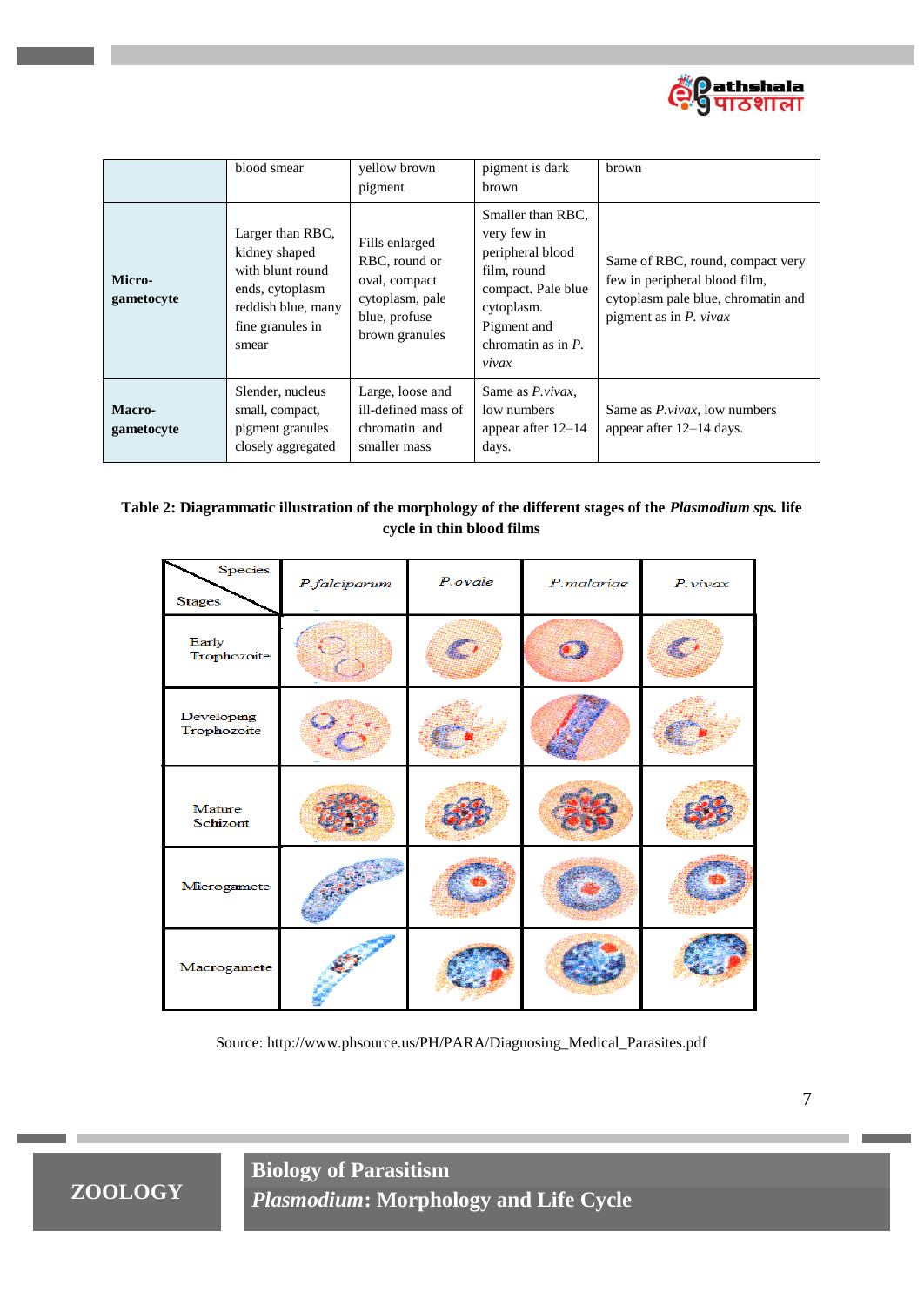

#### **Structure of** *Plasmodium* **Merozoite**

Merozoite is an ovoid cell and measures approximately 1.5 micron in length and 1 micron in width. The apical end is like truncated cone-shaped projection demarcated by the polar rings. Three types of membrane-bound organelles, Rhoptries (two prominent pear-shaped), micronemes (ovoid bodies) and dense granules (spheroid vesicles) are present at the anterior end of the Merozoite (Figure 2). The function of these organelles is related to the binding and entry of the Merozoite into the host cells. Merozoites are basically short-lived and need to invade a new host erythrocyte just after the release. A trilaminar pellicle surrounds the merozoite, which is composed of a plasma membrane and two closely aligned inner membranes. Beneath this inner membrane complex is a row of subpellicular Microtubules, radiating posteriorly from the polar ring of the apical end. The inner membrane complex and subpellicular Microtubules function as a cytoskeleton giving rigidity to the Merozoite. Mitochondrion are generally acristae or with very few cristae. The "apicoplast" (plastid) is believed to be the evolutionary homologue of the plant chloroplast. A single vesicular nucleus with a centrally located nucleolus is also present in Merozoite.



**Figure 2: Merozoite of** *Plasmodium*

#### **The Infective Stage: Sporozoite**

The most versatile of the invasive stages of the *Plasmodium* life cycle are the Sporozoites. During their passage from the mosquito vector to the vertebrate host, sporozoites exhibit diverse behaviors,

8

# **ZOOLOGY**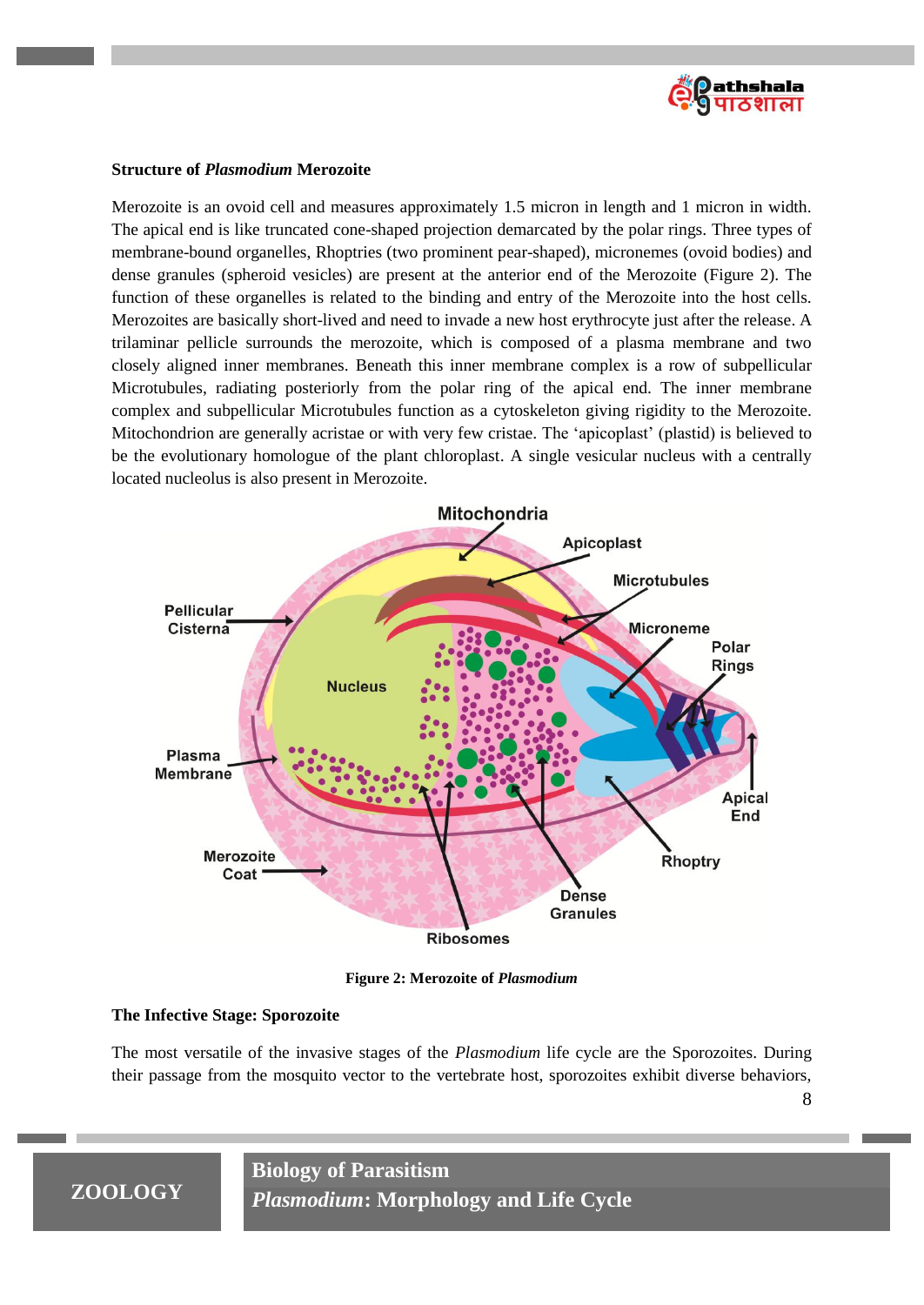

including gliding locomotion, invasion, migration and egress from target cells. These functions are performed by rhoptries and micronemes, which are the only secretory organelles around the apical cap (Figure 3). Finally the sporozoites invade hepatocytes and transform into exoerythrocytic stages, continuing the cycle to the erythrocytic part in RBC.



**Figure 3: Typical structure of sporozoite of** *Plasmodium*  Source: http://www.kullabs.com

## **5. Life Cycle of the Malaria Parasite**

The life cycle of malaria parasite is very complex. It's a digenetic parasite, i.e. it requires two hosts to complete its cycle (Figure 4). The life cycle of all species of human malaria parasites is essentially the same. It comprises an exogenous sexual phase (sporogony*)* with multiplication in certain Anopheles mosquitoes and an endogenous asexual phase (schizogony) with multiplication in the vertebrate host. The latter phase includes the development cycle in the red cells (erythrocytic schizogony*)* and the phase taking place in the parenchyma cells in the liver (pre-erythrocytic schizogony). The vertebrate act as the intermediate (secondary) host for the parasite, while the mosquito is considered to be the definitive (primary) one as the sexual reproduction takes place in mosquito.

**ZOOLOGY**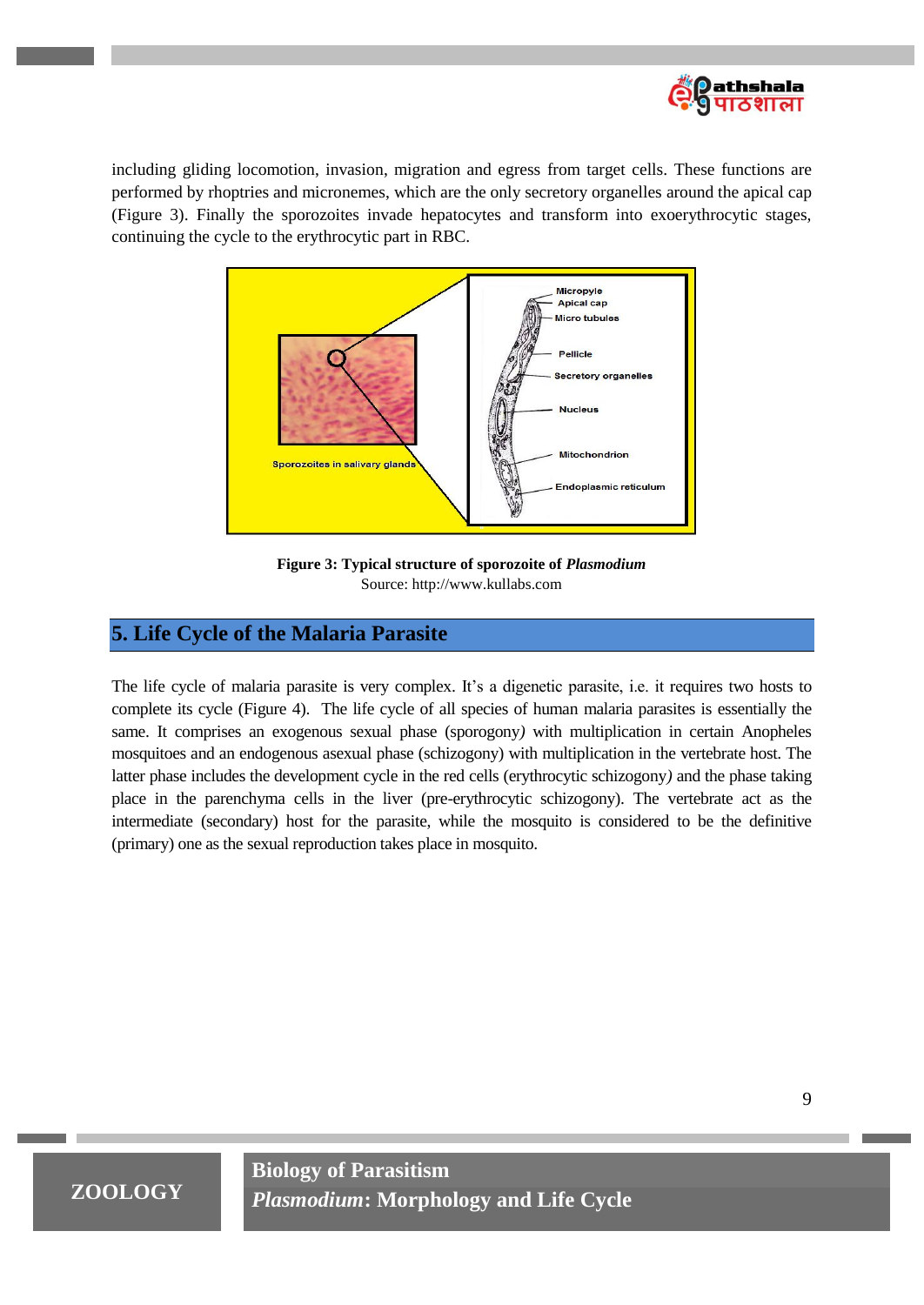



**Figure 4: Life cycle of malaria parasite (***P. falciparum***)** Source: http://www.cdc.gov/parasites

### *5.1. Exo-Erythrocytic Stages of Human Malaria Parasites*

Sporozoites are the infective stage. Malaria infection in the human starts with their injection into the blood stream during a blood meal by an infectious mosquito. The circulatory period of sporozoites is short for about 60 minutes, after which they actively enter the liver of the host. The sporozoites die shortly after invasion in the Kuppfer cells of liver, as these are resistant to sporozoites. Most of the sporozoites enter the hepatocytes to begin the asexual exo-erythrocytic schizogonic cycle. The liver trophozoite, a mononucleated round body, divides asexually to form a mature multinucleated schizont which finally releases a large number of merozoites. The number of merozoites produced at the end of the cycle is also dependent on the species of the parasite. The merozoites are released into the sinusoids of the liver by the rupture of liver schizonts. Released merozoites invade red blood cells. Two species of human malaria parasite show relapses are *P. vivax* and *P. ovale* where some of the liver trophozoites immediately start the exo-erythrocytic schizogony while others remain in a dormant stage and are termed as hypnozoites.

# **ZOOLOGY**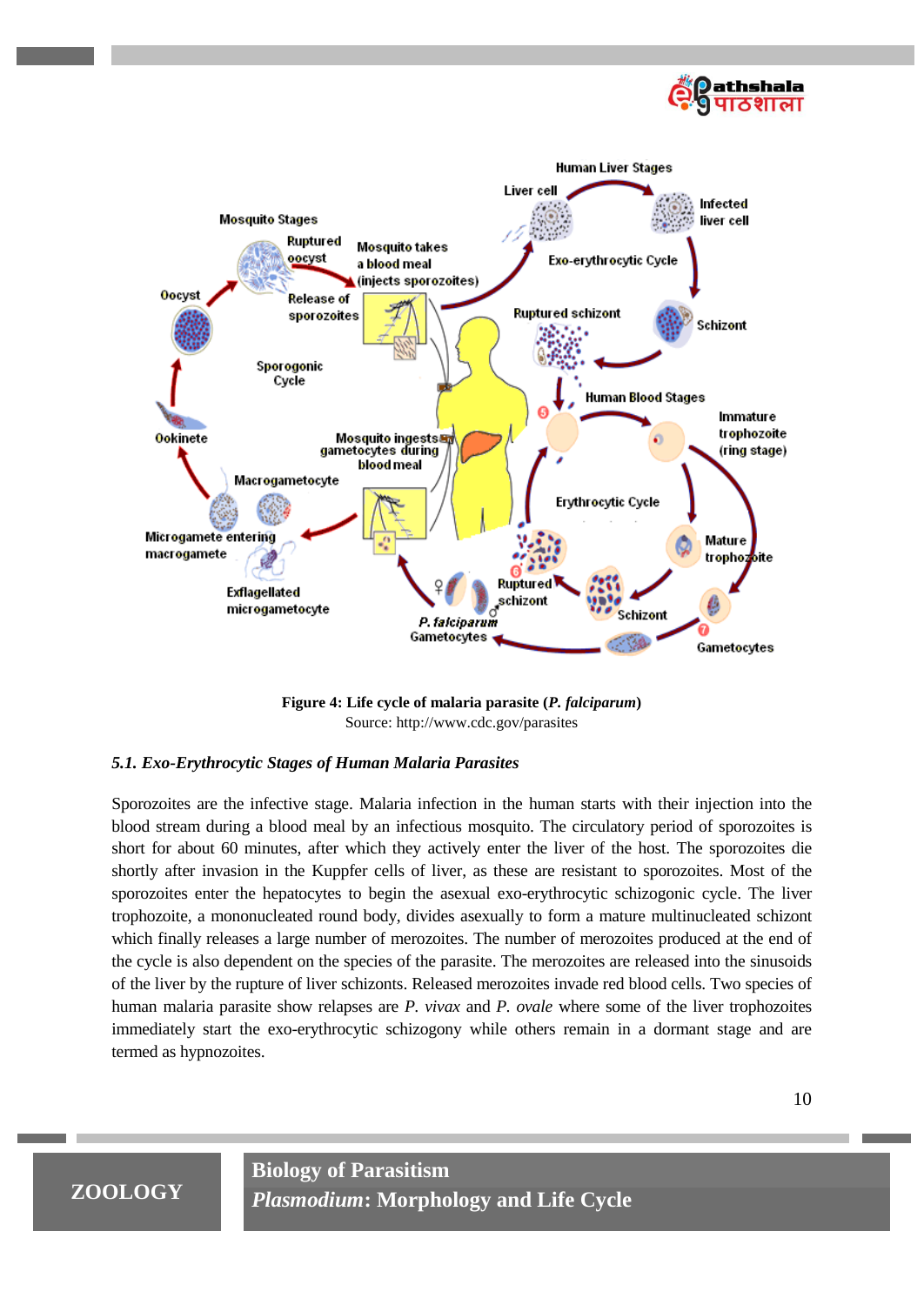

### *5.2. Erythrocytic Stages of Human Malaria Parasites*

The intricate and varying spectrum of symptoms characterizing the disease in humans is due to Erythrocytic stages of malaria parasite. The recognition of parasites in the blood of a patient allows the diagnosis of the infection and the differentiation of the various species. The time required to complete the erythrocytic cycle is a fixed characteristic of the parasite species (Table 3). Merozoites initiate the blood phase of the life-cycle on rupture and discharge of liver schizonts into the circulation. The merozoites possess a single nucleus and adjacent cytoplasm with a diameter of 1 μm. It invades immediately an erythrocyte to develop in trophozoite stage. The young trophozoite feeds on erythrocyte, produces a vacuole which assumes the characteristic ring form. This stage is referred to as **signet ring stage**. Approximately in 18 hours expansion of cytoplasm and disappearance of vacuole takes place slowly, and there is an appearance of a characteristic parasitic pigment within the cytoplasm. Pigment, known as **haemozoin** (Yellowish brown malarial pigment, haemozoin), is formed due to the parasite ingestion of haemoglobin and decomposition of the same into protein and haematin. Protein is used as food whereas unused haematin forms toxic.

Mature trophozoite has a single nucleus, a large cytoplasm without vacuole and inconsistent amount of pigment. *P. falciparum*, *P. vivax* and *P. ovale* takes approximately 30 hours to start nuclear division after invasion while *P. malariae* takes approximately 40 hours. Nuclear division leads to the production of the schizont stage. Nuclear division continues until an appropriate number of merozoites are produced (Table 3).

| <b>Species</b>                              | $P.$ vivax | P. ovale | P. malariae | P. falciparum |
|---------------------------------------------|------------|----------|-------------|---------------|
| Pre-erythrocytic cycle (days)               | 8          | 9        | 13          | $5-6$         |
| Pre-patent period (days)                    | $11 - 13$  | $10-14$  | $15 - 16$   | $9-10$        |
| Incubation period (days)                    | 13         | 17       | 28          | 12            |
| Number of merozoites per<br>tissue schizont | 10,000     | 15,000   | 2,000       | 40,000        |
| Hypnozoites                                 | present    | present  | absent      | absent        |
| Erythrocytic cycle (hours)                  | 48         | 50       | 72          | 48            |

**Table 3: Characteristic features of four species of human** *Plasmodia*

A typical malaria paroxysm is determined by erythrocytic rupture to release the merozoites into the blood stream. Merozoites released into the circulation invade new erythrocytes to repeat the schizogony until the process is inhibited by the specific immune response or by chemotherapy. Some of the merozoites differentiate into sexual forms (the gametocytes) in the course of erythrocytic schizogony which remain inside the RBCs (Figure 4.). Gametocytes become visible approximately from the third generation in case of *P. vivax*, *P. ovale*, and *P. malariae* while in case of *P. falciparum* it requires approximately 10 generations for appearance of gametocytes which probably reflects the slow maturation and the sequestration of the immature stages in this species. Gametocytes of *P. vivax, P. ovale* and *P. malariae* are

11

# **ZOOLOGY**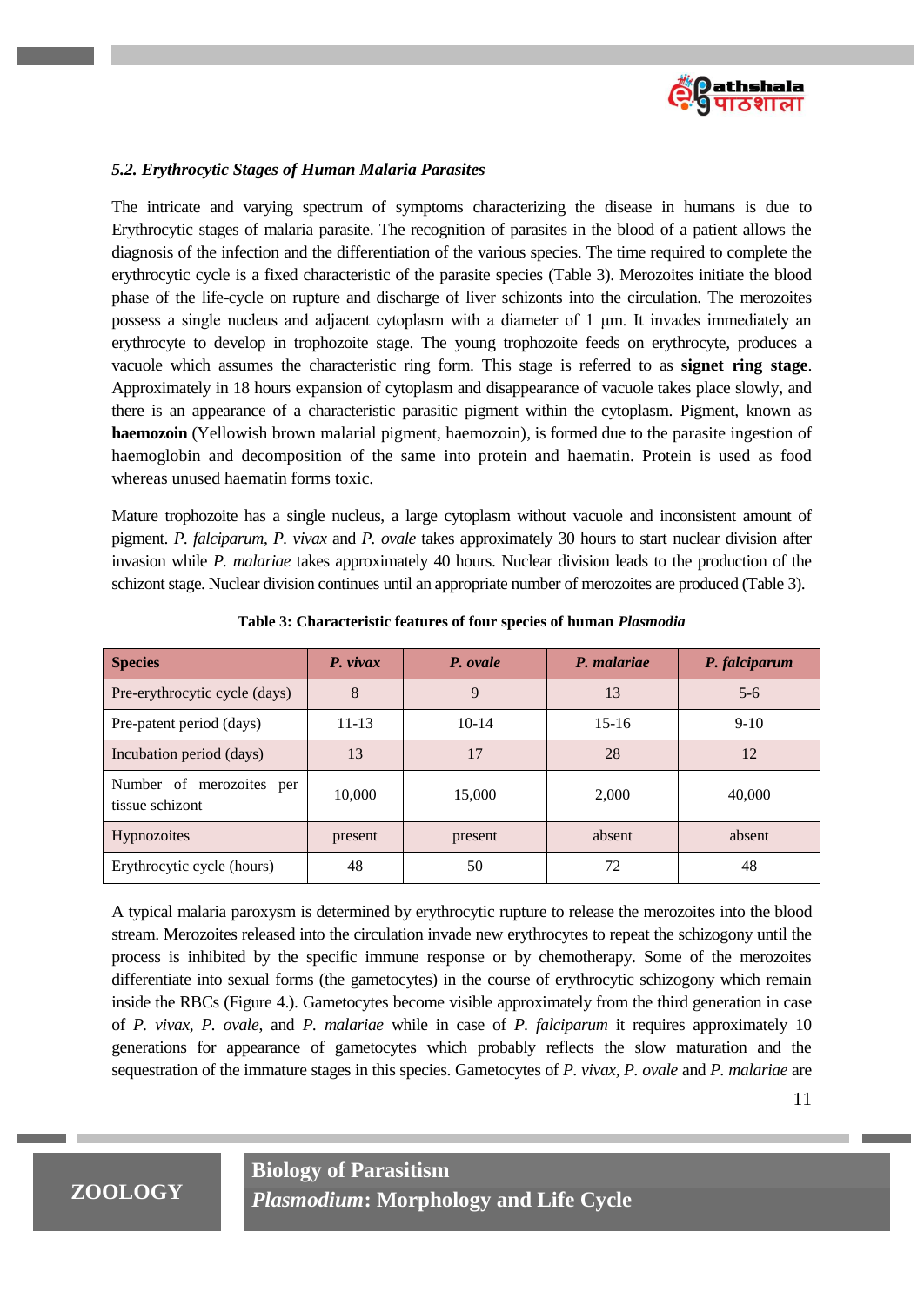

morphologically similar to the late trophozoite while *P. falciparum* gametocytes present a crescent shape. In the peripheral blood two types of gametocytes, the female macro-gametocytes and the male microgametocytes are present. They can be differentiated on the basis of nuclear material which is dispersed in male parasite (preparing to ex-flagellation) while condensed in female parasite.

#### *5.3. Sexual Cycle in the Mosquito*

Protein, required for egg formation of female *Anopheles* mosquitoes, comes through the blood meal. Oviposition continues throughout the life of the female mosquito which requires repeated contacts with the vertebrate host for blood meal. These subsequent feedings allow malaria parasite's multiplication, maturation and transmission to other individuals. The sexual cycle starts with the ingestion of mature female and male gametocytes by a suitable species of *Anopheles* during a blood meal. In the midgut of insect, the female gametocytes get rid of the cover of red blood cell to remain free in the extra-cellular space as macrogamete. The male gametocyte nucleus divides into eight sperm like flagellated micro-gametes through ex-flagellation which arrive at midgut and actively move to fertilize a macrogamete. After fertilization a zygote is formed, which develops into slowly motile ookinete in approximately 15 hours. The ookinete ruptures the peritrophic membrane and the epithelium of the midgut to inhabit below the basal lamina of the outer gut wall. In 24-72 hours after the blood meal the ookinete develops into a non motile oocyst. Narrow and curved sporozoites are produced from oocyst on maturation which are actively motile and about 15 μm in length. The sporozoites migrate and reach the salivary glands by making small perforations in the wall of cyst. Sporozoites penetrate the basal membrane of salivary gland and settle into the salivary duct. During the mosquito blood feeding, the salivary fluid content (which has anti-clotting properties) with sporozoites are actively injected into the human host to start another asexual cycle. Mosquito, a poikilothermic host, affect the speed of the cycle since it strongly depends on the temperature and other climatic factors.

### **6. Summary**

*Plasmodium* is an intracellular endoparasitic protozoan and causes Malaria. Malaria is one of the most dreaded diseases of tropical countries. There are more than 120 species of *Plasmodium* which are known to infect various groups of vertebrates. Among those, *Plasmodium falciparum*, *P. vivax*, *P. ovale* and *P. malariae* can infect human beings. The malignant tertiary malaria caused by *P. falciparum* is the lethal one. The blood-stages of human *Plasmodium* species exhibit different morphology and modification in the host erythrocyte. A fifth species, *Plasmodium knowlesi*, has recently been identified as a clinically significant pathogen in humans. This is an emerging infection in South East Asia. Merozoite is an ovoid cell with an apical truncated cone-shaped projection demarcated by the polar rings. Three types of membrane-bound organelles, Rhoptries (two prominent pear-shaped), micronemes (ovoid bodies) and dense granules (spheroid vesicles) are present at the anterior end of the Merozoite. The function of these organelles is related to the binding and entry of the Merozoite into the host cells. The most versatile and infective stage of the *Plasmodium* life cycle

# **ZOOLOGY**